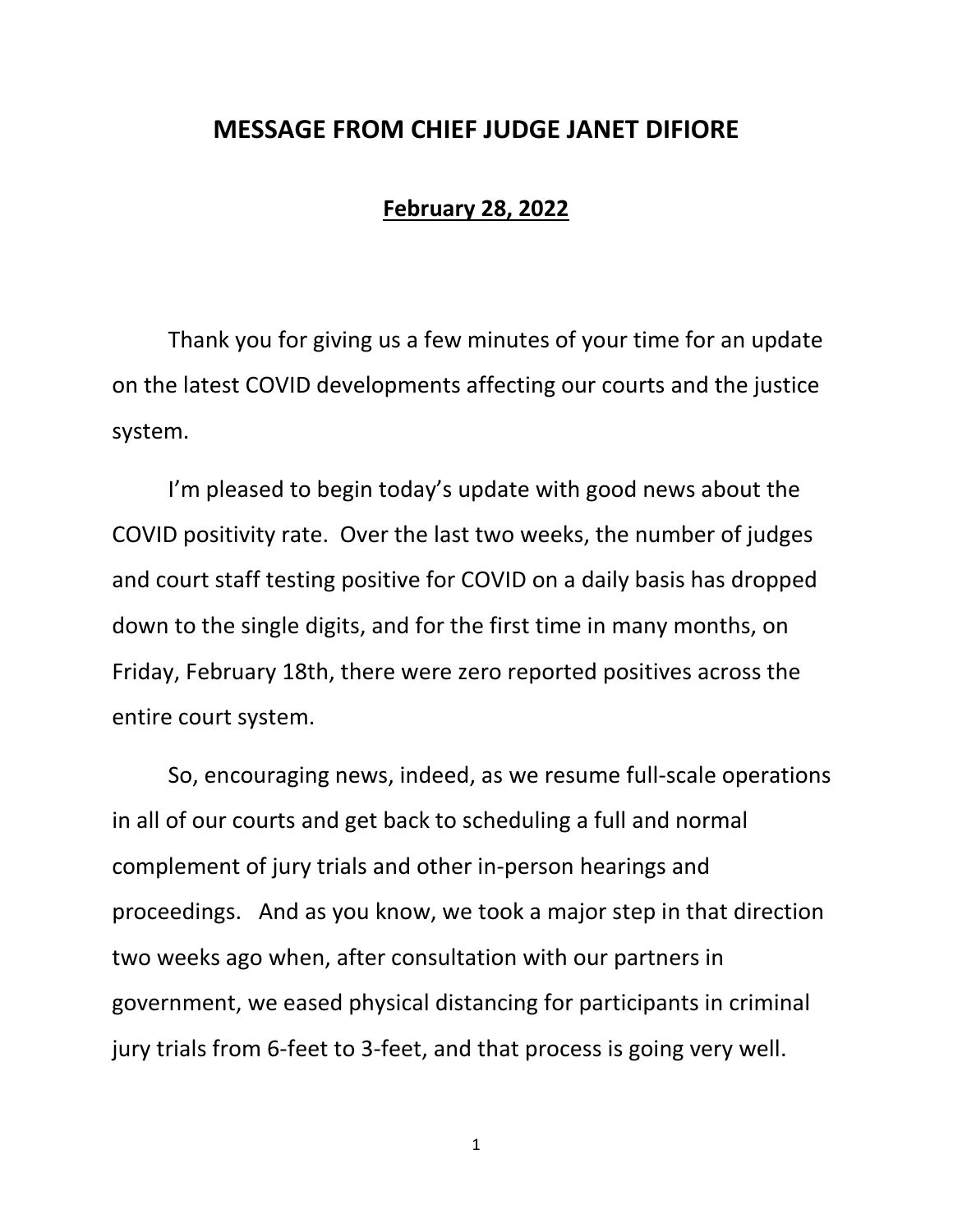And today, we are also reducing distancing down to 3 feet for all grand jury proceedings statewide, freeing up additional courtroom space for criminal jury trials. Experience has shown that as we schedule more trials and resolve more cases by plea agreement our dockets begin to flow and the backlogs that have built up over the course of the pandemic begin to clear away.

So, in anticipation that the COVID metrics will continue to improve -- crossing our fingers -- we are laser-focused on planning for the next step in our return to full court operations and easing the physical distancing protocols in our Family and Civil courts. Our Administrative Judges have submitted detailed plans for operationalizing the reduced distancing guideline in all of our courthouses, including plans to safely summon and deploy more jurors and increase the percentage of scheduled in-court appearances, particularly for those types of matters best heard and adjudicated on an in-person basis for reasons of access to justice or operational efficiency.

Again, the process is going well. What we are hearing from our judges and court staff, as well as from many bar associations and practitioners, is that folks are genuinely eager and excited to return to our new normal in court operations, and they are eager and excited to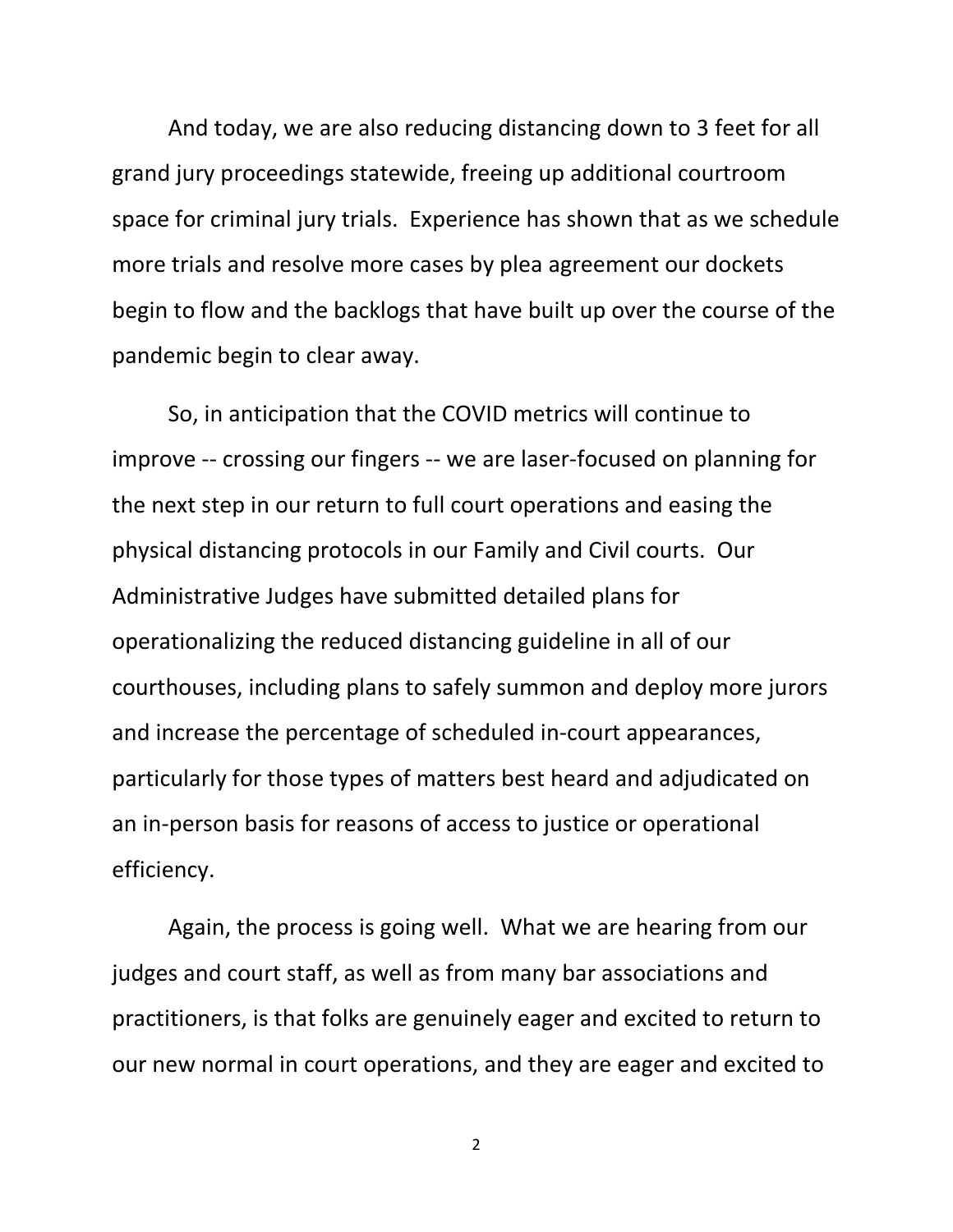hit the "reset button" on the Excellence Initiative and use our new virtual model and newly acquired skills to complement our existing tools of presumptive ADR, case management dashboards and "standards and goals" to get us back to delivering prompt, efficient, high-quality justice services.

So, a lot to be encouraged about, and a lot to look forward to. But make no mistake, we are not letting our guard down when it comes to COVID-19. We will continue to enforce the public health protocols, including the use of masks in public courthouse areas, that have worked so well to keep everyone safe and healthy. And we will encourage judges to use their discretion and make smart use of our new virtual model to safely complement our in-person productivity by limiting unnecessary personal appearances and keeping courthouse traffic down.

Now, before we leave this topic, I would like to remind everyone that a memo went out to all judges and non-judicial personnel on February 24th from Nancy Barry, our Chief of Operations, and Justin Barry, our Chief of Administration, reiterating our current Unified Court System masking policy and explaining how judges and staff can extend the expiration date of their UCS "Orange Cards" by uploading proof of a booster or third shot to our "Revised Mask Policy Sharepoint Site."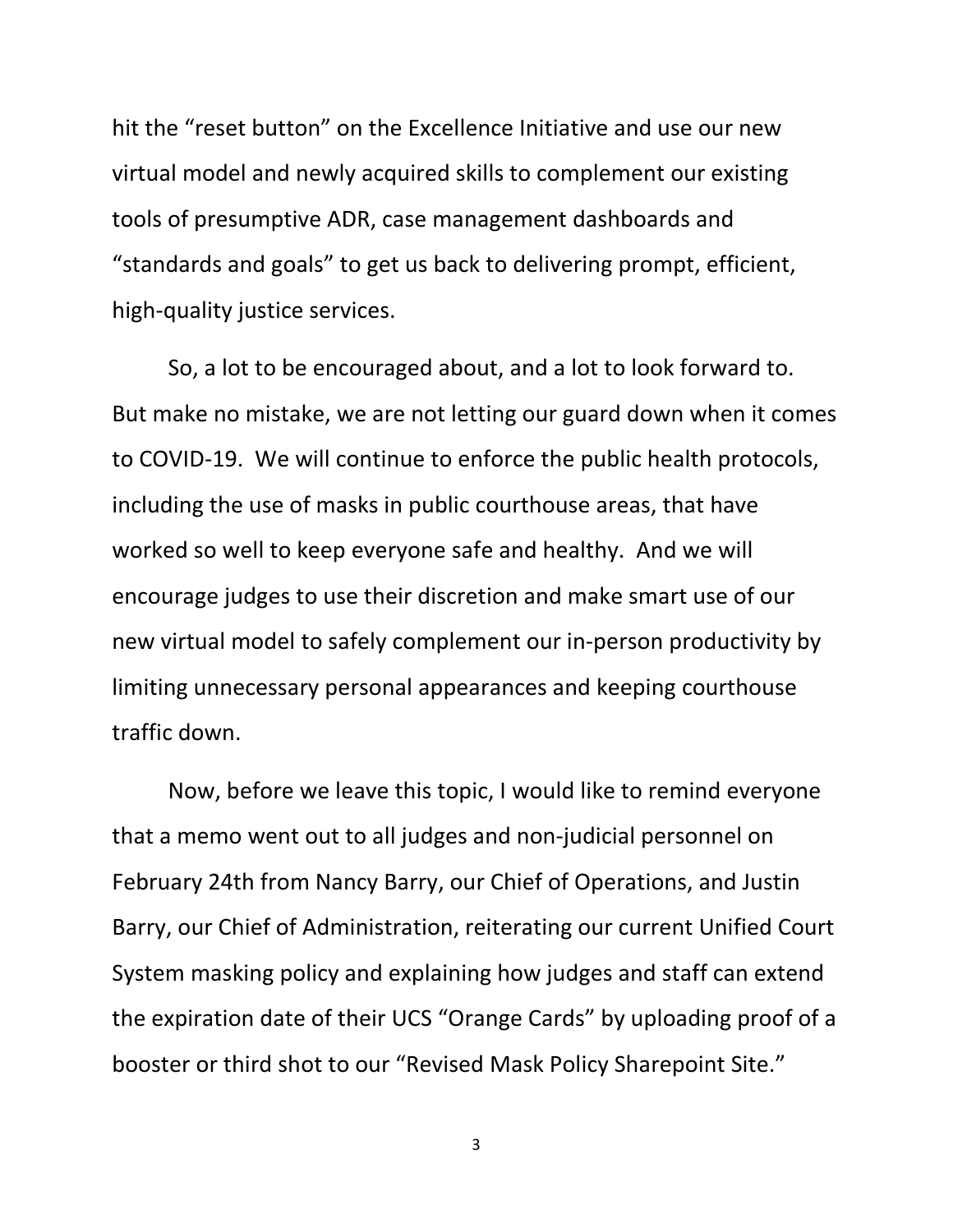Thank you for your cooperation and for honoring your responsibility to keep yourself, and those around you, safe and healthy.

While the pandemic has brought a great deal of worry and disruption to our personal and professional lives, one of the silver linings has been the many opportunities we have been presented to innovate and improve our services. A case in point is our new "WebSurrogate" Program, which is being launched today in our Surrogate's Courts in 47 counties across the state. WebSurrogate is a free 24/7 online search tool that allows lawyers, litigants and members of the public to search for Surrogate's Court files and retrieve and view records and documents, including wills, court orders and decisions.

In-person access to Surrogate's Court files and records was significantly limited when COVID-19 made it necessary for us to restrict foot traffic in our buildings in order to slow the spread of the virus. In response, the judges and staff in our Surrogate's Courts immediately began working with our Division of Technology to make these important records available online. The result of their effort is now available at "websurrogates.nycourts.gov," and it is a "game changer" for the many thousands of litigants, lawyers and members of the public who no longer have to travel to our Surrogate's Courts to physically access court files and records during business hours.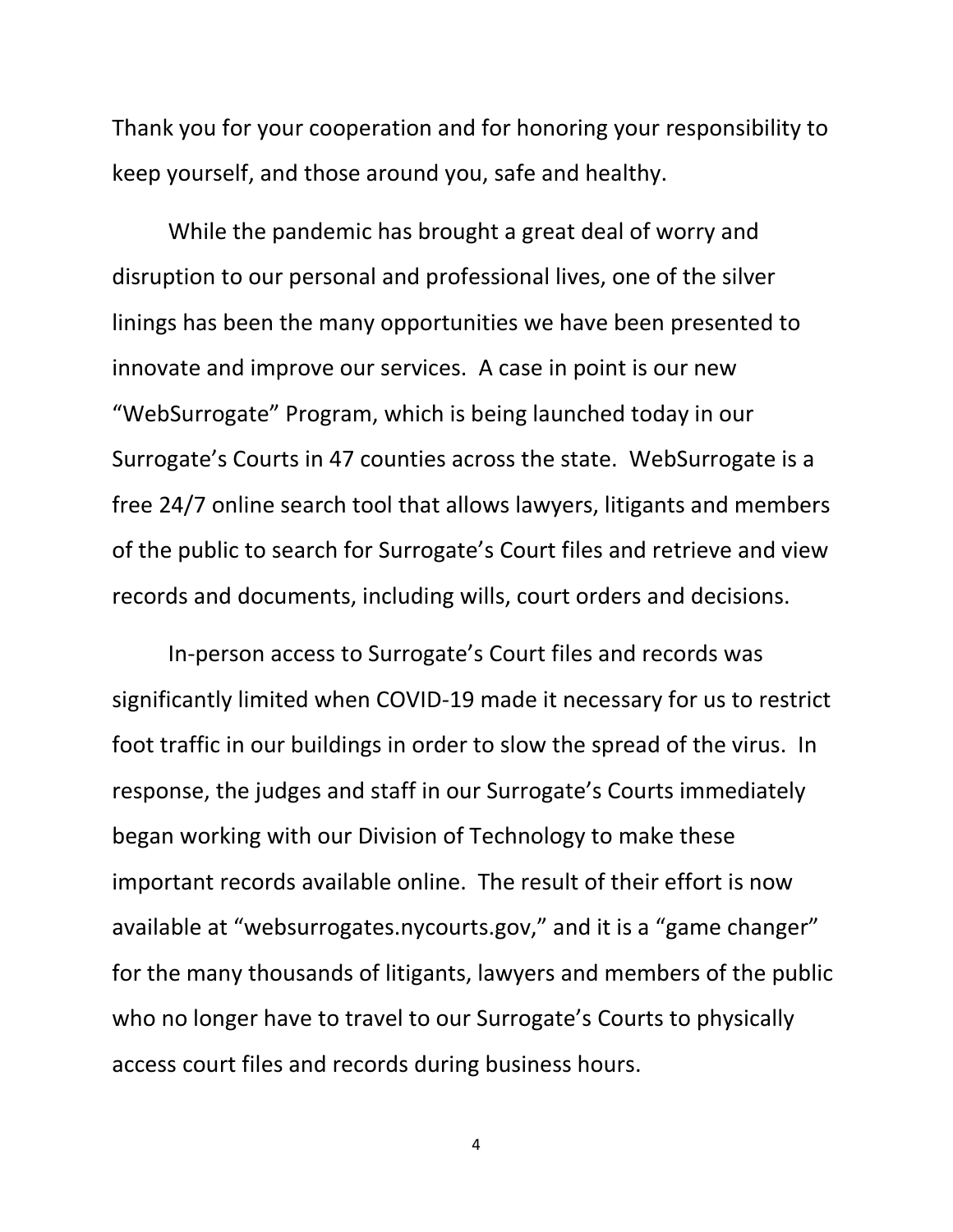For now, WebSurrogate is available in 47 counties, including Queens and Richmond counties in New York City, but we are working hard to bring the program's convenience and benefits to all 62 counties and expand the number of records and documents searchable online.

So, kudos to everyone who helped develop this great new service for the public in our Surrogate's Courts, special and important courts where timely access matters.

Now, moving away from court operations, I would like to take a moment today to congratulate Judge Richard Rivera, who I appointed last week to serve as the Co-Chair of the Franklin H. Williams Judicial Commission. Judge Rivera currently serves as the Supervising Judge of the Family Courts in the Third Judicial District, and as Supervising Judge of the District's Domestic Violence and Mentor Courts. Judge Rivera was elected to the Albany County Family Court in 2014, becoming the first Latino elected to the bench in the Third Judicial District, and the first person of color elected to a countywide judgeship in Albany County.

Judge Rivera has been a committed and active member of the Williams Commission, and a dedicated mentor and role model for young people of color in his community. Judge Rivera will work closely with the Commission's Co-Chair, Justice Troy K. Webber of the